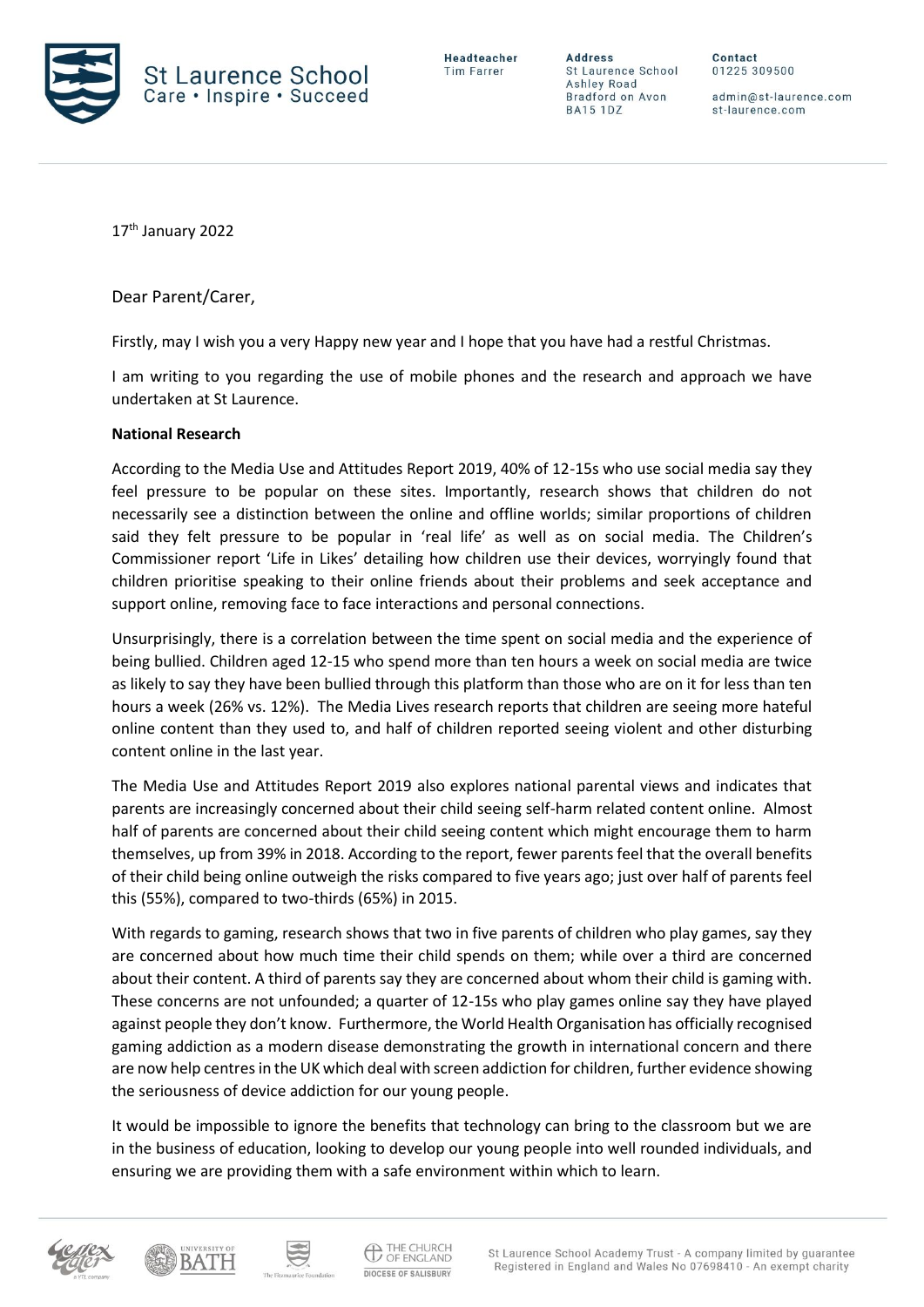

Headteacher **Tim Farrer** 

**Address** St Laurence School Ashley Road Bradford on Avon **BA15 1DZ** 

Contact 01225 309500

admin@st-laurence.com st-laurence.com

For these reasons we then carried out our surveys, the results of which are below:

# **Parent Survey**

There was an excellent response from parents and the overwhelming majority of you were in favour of changing the current approach. Many of you were concerned about levels of online bullying that your child has experienced at some point; many of you were worried about the levels of peer pressure that were experienced to have the most 'up to date' device as well as gaming addiction which certainly aligned with the above research, but most of all, you felt that it was important for there to be boundaries for the use of mobile phones in school and that the current approach was not suitable.

## **Staff Survey**

Almost all of the staff here at school took part in the survey and again, the overwhelming response was that the current approach should change. Many teachers had identified that mobile phones presented problems in lessons and the pastoral teams particularly spoke of the negative impact of mobile phones in school, either through reports of concerning content being seen or causing conflict between friendship groups.

## **Student Survey**

There was again a very high response from students and they had a lot to say about this. The majority absolutely wanted to keep the approach as it is which conflicted with the other two groups who took part but interestingly, especially in light of the research above, they also spoke of having experienced online bullying at some point and the negative impact of social media.

## **Next Steps**

Based on all the research, the survey responses and having read through the comments made by all those involved, we have decided that from Monday  $6<sup>th</sup>$  June (the first day back after the May half term), we will have a new approach.

From Monday 6<sup>th</sup> June, students in years 7 to 11 are allowed to use mobile devices up until 8.30am at which point they should be turned off and in their bags until 3pm, after which they are welcome to use them. This means we are not stopping a student from having a mobile on them for an emergency before or after school. However, during the day we will not allow students to use mobile devices unless otherwise directed by a member of staff and this includes at break and lunch. Students in the Sixth Form will be allowed the use of a mobile device but this will be restricted to the sixth form centre.

The use of a mobile device in a lesson will not be banned but this will be only at the teacher's discretion. However, as it can disadvantage students without a device and also conflicts with some parents' choice on what their child has access to, staff will be fully briefed on this and asked to consider different strategies where possible.